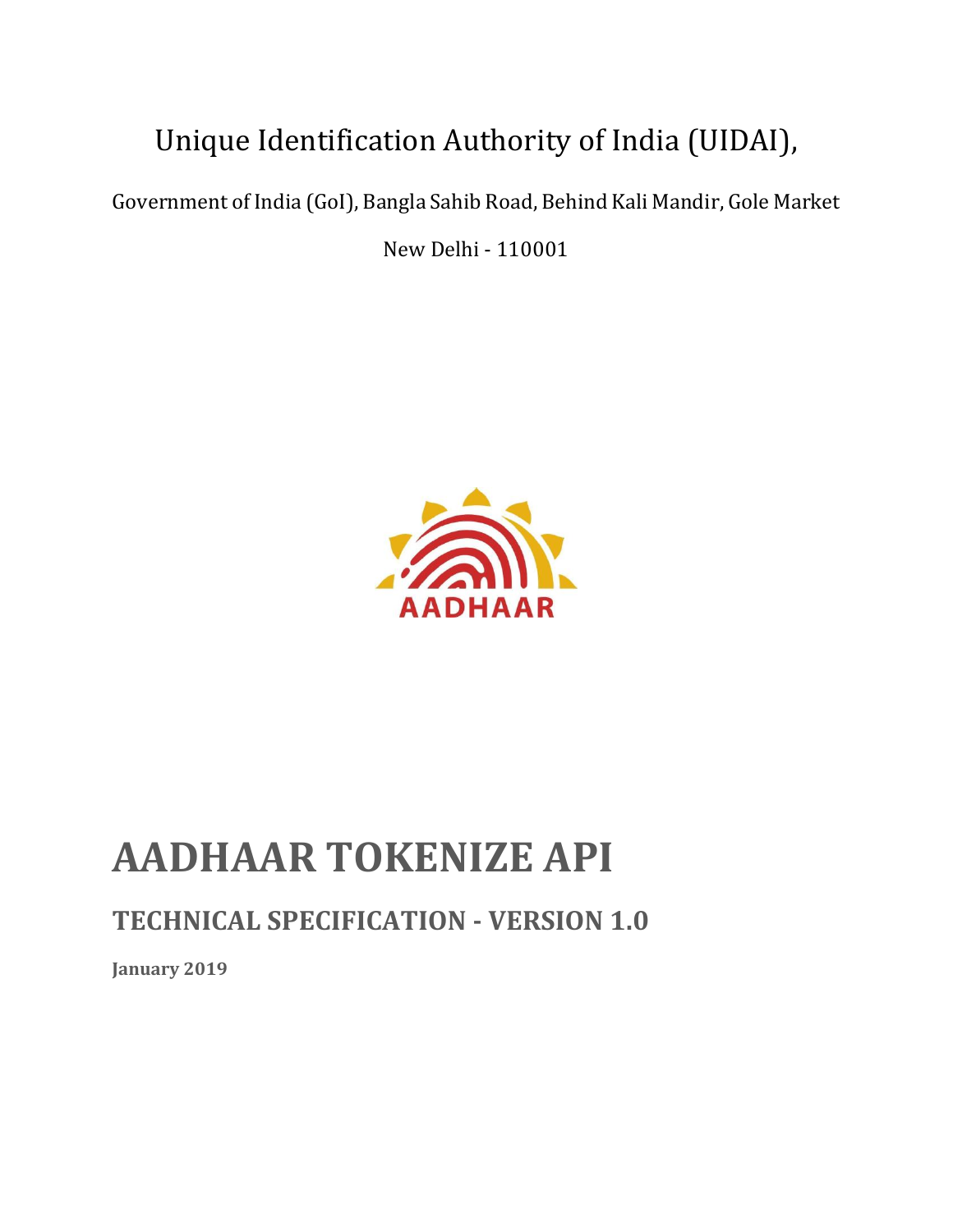# **Contents**

| 1.1 |  |
|-----|--|
| 1.2 |  |
|     |  |
|     |  |
|     |  |
|     |  |
| 2.3 |  |
|     |  |
| 2.4 |  |
|     |  |
|     |  |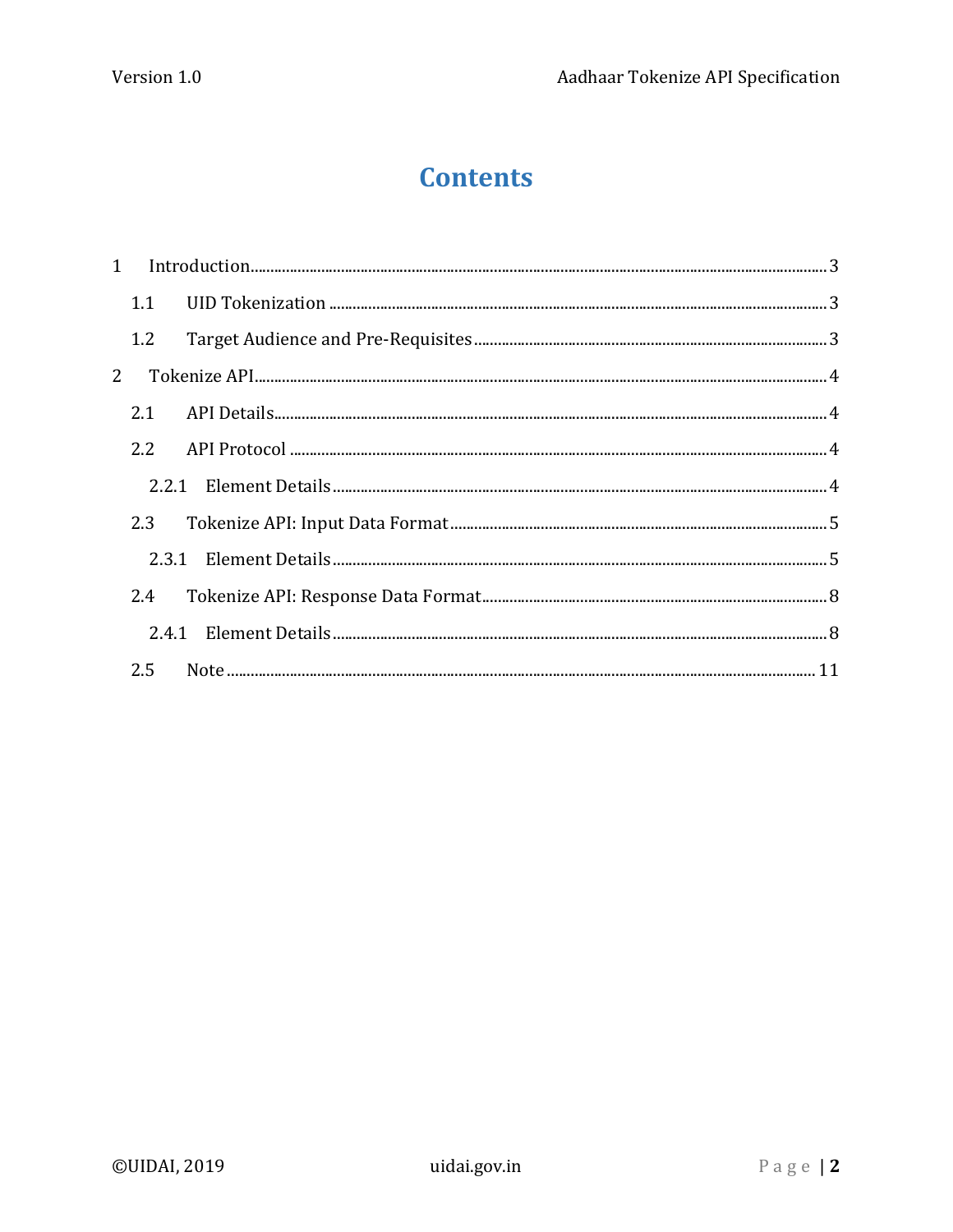# <span id="page-2-0"></span>**1 Introduction**

The Unique Identification Authority of India (UIDAI) has been established with the mandate of providing a Unique Identification Number (Aadhaar) to all residents of India. The UIDAI also provides the service of online authentication of identity on the basis of demographic and biometric data.

# <span id="page-2-1"></span>**1.1 UID Tokenization**

UIDAI has introduced tokenization within Aadhaar authentication system. UID Token is returned as part of every authentication which is the unique token for that Aadhaar number holder within that agency. Agencies should use UID token to seed their database and map to their customer/beneficiary data. This Token will be unique for each Aadhaar number for a particular entity (AUA/Sub-AUA). This Token will remain same for an Aadhaar number for all authentication requests by that particular entity. However, for a particular Aadhaar Number, different AUAs/Sub-AUAs will have different UID Tokens. The UID Token is an alphanumeric string meant only for system usage. More about VID and UID Token are available on UIDAI website.

This document describes the API that can be used to migrate Aadhaar numbers within various systems to corresponding tokens. AUAs and KUAs can invoke this API as part of migration.

# <span id="page-2-2"></span>**1.2 Target Audience and Pre-Requisites**

This is a technical document that is targeted at software professionals who are incorporating the Aadhaar Tokenize API into their applications. Readers should also read the following related documents for complete understanding.

1. Aadhaar Authentication API [http://uidai.gov.in/images/resource/aadhaar\\_authentication\\_api\\_2\\_5.pdf](http://uidai.gov.in/images/resource/aadhaar_authentication_api_2_5.pdf)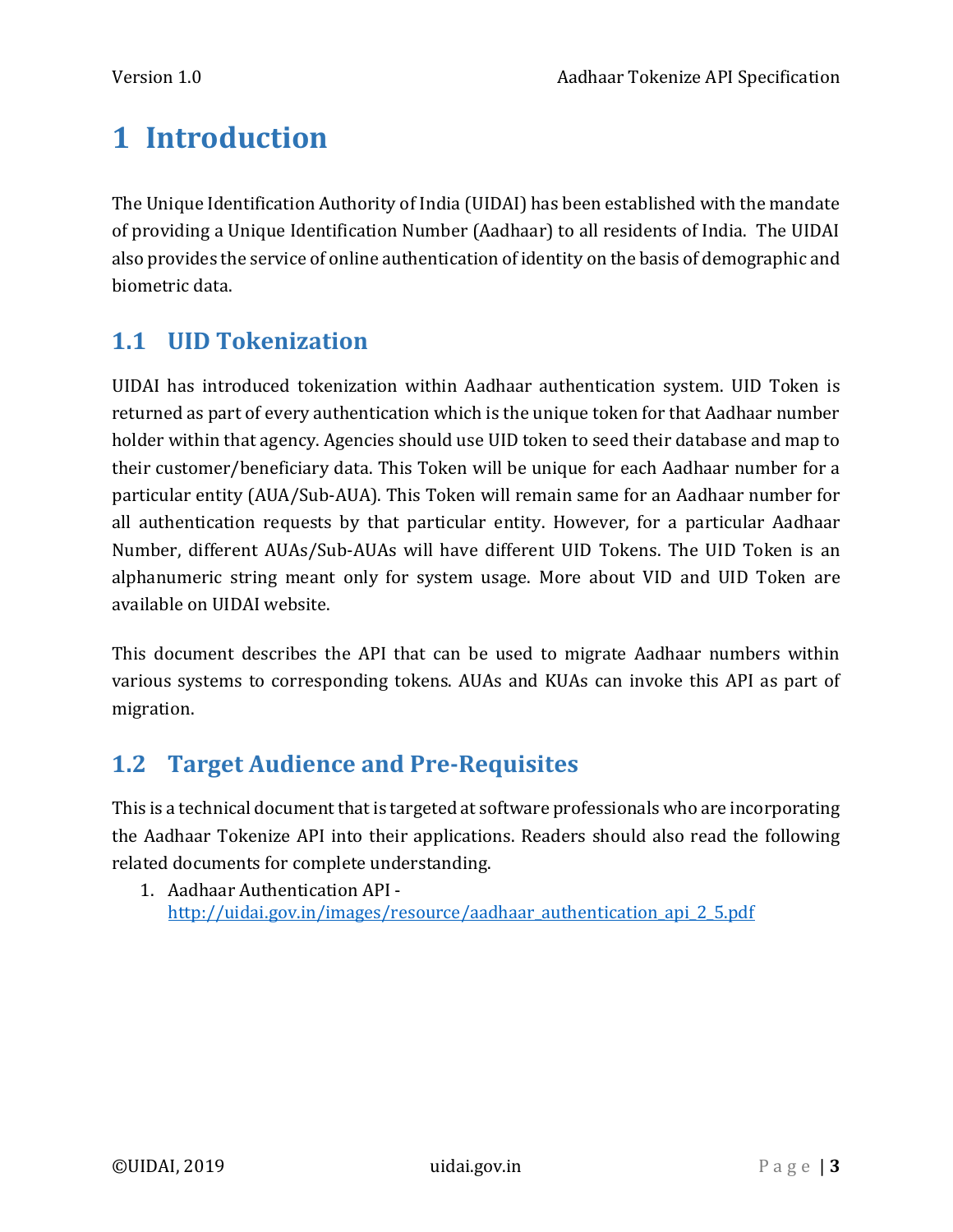# <span id="page-3-0"></span>**2 Tokenize API**

This chapter describes the specification in detail for Tokenize API which can be used to migrate Aadhaar numbers to corresponding tokens within databases of various agencies.

### <span id="page-3-1"></span>**2.1 API Details**

Tokenize API allows various agencies to tokenize Aadhaar number within their databases and convert existing eKYC XMLs to API 2.5 format.

**SECURITY NOTE**: **This API MUST ONLY be implemented for backend server to server usages and agencies MUST NOT expose this API to Internet or to user interfaces (internal or external)**.

### <span id="page-3-2"></span>**2.2 API Protocol**

Aadhaar Tokenize API is exposed as stateless service over HTTPS. Usage of open data format in XML and widely used protocol such as HTTP allows easy adoption and deployment of Aadhaar Tokenize API.

Following is the URL format for Aadhaar Tokenize service:

https://<host>/uidauthtokenizationapi/<ver>/<ac>/<asalk>

API input data should be sent to this URL as XML document using Content-Type "application/xml" or "text/xml".

#### <span id="page-3-3"></span>**2.2.1 Element Details**

**host** – Aadhaar Tokenize server address. Actual production server address will be provided to ASAs. Note that production servers can only be accessed through private secure connection. ASA server should ensure that actual URL is configurable.

**ver** – Tokenize API version. For this specification, version value is "**1.0**".

**ac** – Unique agency code assigned by UIDAI.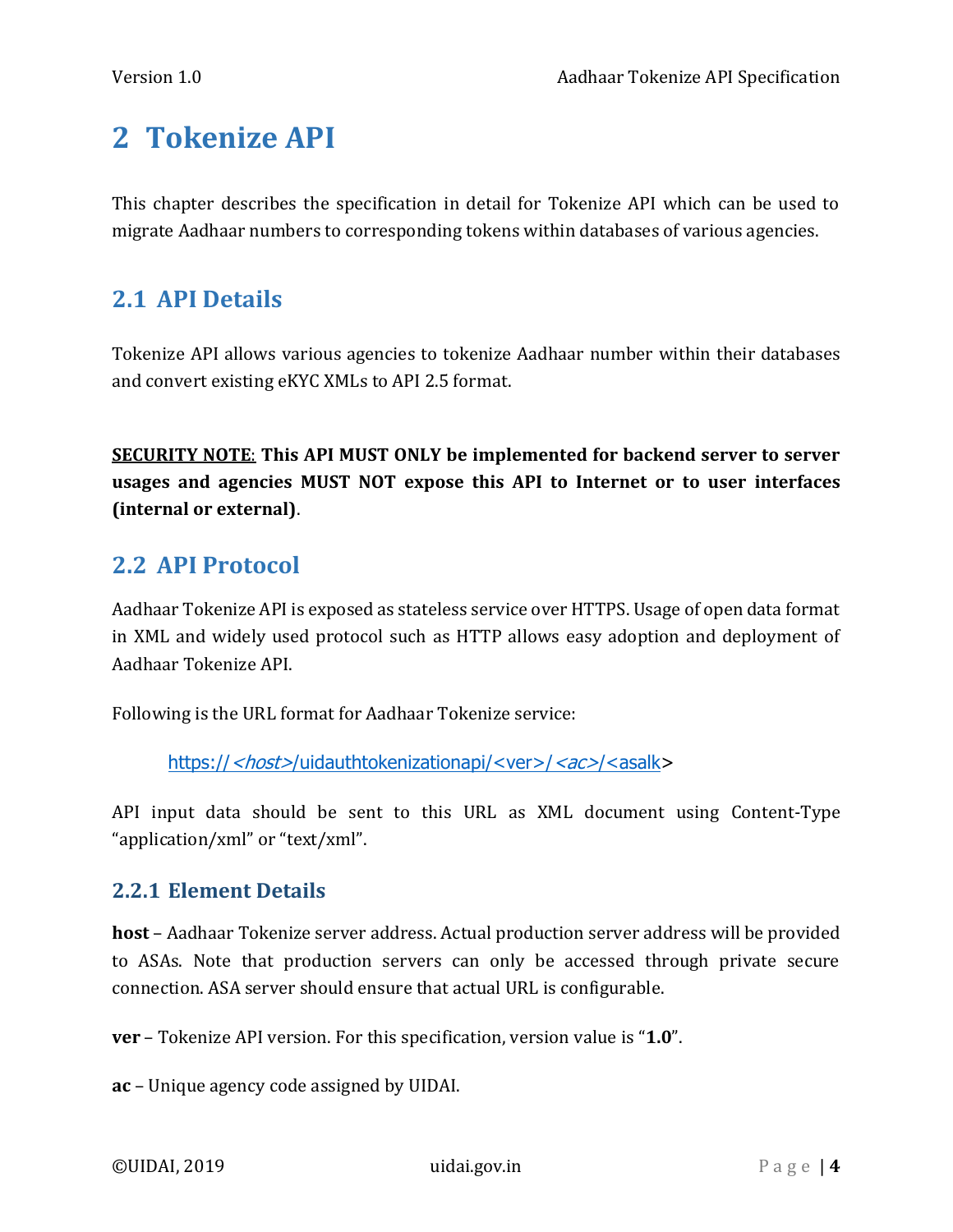**asalk** – A valid ASA license key. It is important that license keys are maintained safely. **When adding license key to the URL, ensure it is "URL encoded" to handle special characters**.

For all valid responses, HTTP response code 200 is used. All application error codes are encapsulated in response XML element. In the case of connection and other server errors, standard HTTP error response codes are used (4xx codes such as 403, 404, etc.). HTTP automatic redirects also should be handled by ASA server.

# <span id="page-4-0"></span>**2.3 Tokenize API: Input Data Format**

Aadhaar Tokenize API uses XML as the data format for input and output. To avoid sending unnecessary data, do not pass any optional attribute or element unless its value is different from default value. Any bad data or extra data will be rejected.

#### Following is the XML data format:

```
<Tokenize ac="" sa="" ver="" txn="" lk="" ts="" eKycFlag="" de="">
    <Skey ci="">encrypted and encoded session key</Skey>
    <Hmac>SHA-256 Hash of data block, encrypted and then encoded</Hmac>
    <Data>encrypted TokenizeData element</Data>
    <Signature>Digital signature of AUA</Signature>
</Tokenize>
```
Data element contains encrypted TokenizeData element which is given below:

```
<TokenizeData id="">
      Base-64 encoded eKYC XML if eKycFlag is set to true
</TokenizeData>
```
### <span id="page-4-1"></span>**2.3.1 Element Details**

*Element*: **Tokenize** (mandatory)

Root element of the input XML for Tokenize API.

#### *Attributes*:

- **ac**  (mandatory) A unique code for the AUA which is assigned by UIDAI during AUA registration process. This is an alpha-numeric string having maximum length 10.
- **sa**  (mandatory) A unique "Sub-AUA" code assigned by UIDAI. AUAs should get their Sub-AUAs registered within UIDAI system.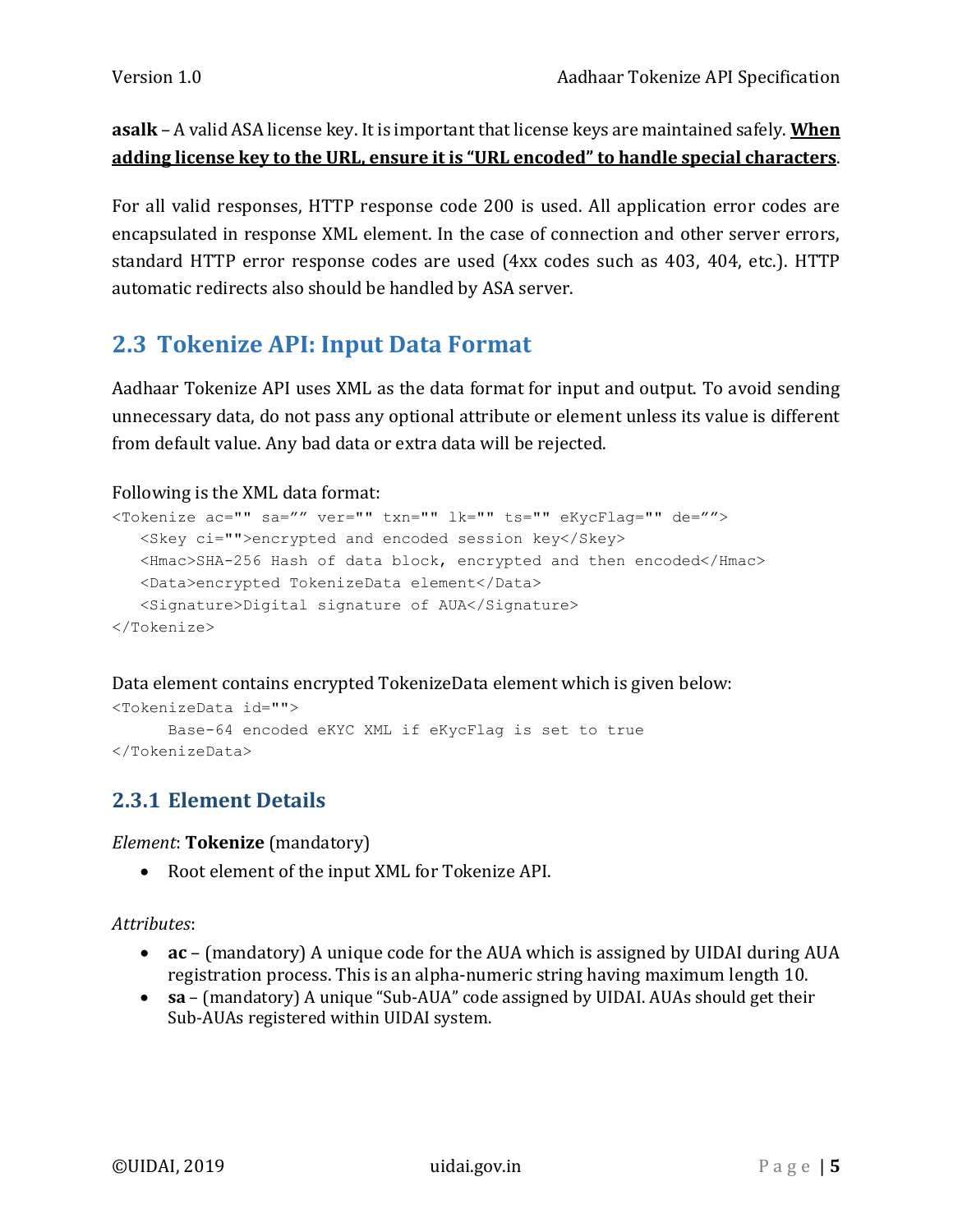$\circ$  This allows auditing and business intelligence to be provided at SA level. If AUA and SA are same agency, use value of "ac" for this attribute.

 $\circ$  This is an alpha-numeric string having maximum length 10.

 $\circ$  AUA to intimate UIDAI of their valid sub-AUAs and the sub-AUA code will be assigned by UIDAI.

- **ver**  (mandatory) version of the API. Currently only valid value is "1.0".
- **txn**  (mandatory) Agency specific transaction identifier. Calling agency can choose to pass this as part of input. This is returned as part of response as is. This is very useful for linking transactions full round trip across systems.
	- o This is an alpha-numeric string of maximum length 50. Only supported characters are A-Z, a-z, 0-9, period, comma, hyphen, backward & forward slash, left & right parenthesis, and colon. No other characters are supported.
	- o This **MUST NOT** start with **"U\*:"** where "\*" can be one or more alpha-numeric characters. All namespaces starting with "U" is reserved for various APIs offered by UIDAI.
- **lk**  (mandatory) A valid "License Key" assigned to the agency.
	- o These license keys have expiry built into them and agencies need to generate new license keys before current ones expires through self-service portal.
	- o This is an alpha-numeric string of length up to 64 characters.
- **ts**  (mandatory) Timestamp at the time of capture of Tokenize input. This is in format "YYYY-MM-DDThh:mm:ss" (derived from ISO 8601).
- **eKycFlag** (mandatory) This field contains either "Y" or "N". Pass this ONLY if eKYC XML is also need to be tokenized using this API.
	- o If flag is "Y" then eKYC XML MUST BE passed in base-64 encoded form as the value of TokenizeData element.
	- o NOTE: if eKYC XML is passed, then Aadhaar number within the eKYC XML must be same as what is passed in "id" field.
- **de**  (optional) To be set to "Y" only if eKycFlag is set to "Y". Indicates if KUA is delegating decryption to ASA. If this flag is set to "Y", then ASA public key will be used to encrypt Tokenise API response XML instead of KUA key provided ASA is allowed to do so. This facility is subject to UIDAI approval.

o **This is OPTIONAL attribute and hence should be used ONLY when KUA requires to change the default option based on ASA setup. This option works only if ASA is approved to do decryption**.

o By default, KUA public key is always used to encrypt e-KYC response.

o If KUA key is NOT available in CIDR, ASA key will be used to encrypt provided ASA is authorized to do so.

o A dynamic option of setting "de" attribute to "Y" allows KUA to make this choice at transaction level based on the ASA they use for Tokenise API service.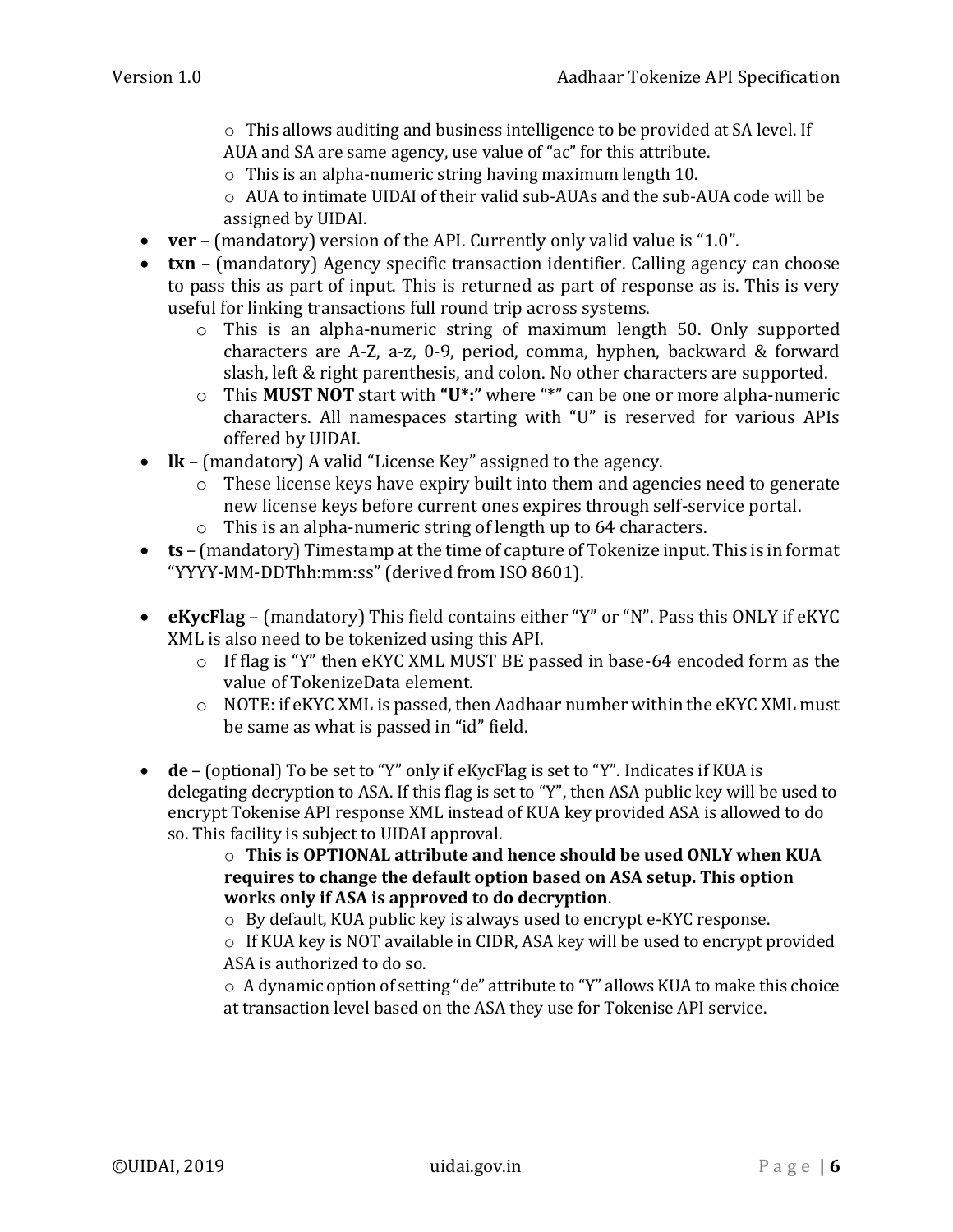#### *Element*: **Skey** (mandatory)

 Value of this element is base-64 encoded value of encrypted 256-bit AES session key. **Session key must be dynamically generated for every transaction (session key must not be reused) and must not be stored anywhere except in memory**.

#### *Attributes*:

 **ci** – (mandatory) Public key certificate identifier using which "skey" was encrypted. UIDAI may have multiple public keys in field at the same time. Value of this attribute is the certificate expiration date in the format "YYYYMMDD". Expiry date of the certificate can be obtained from the certificate itself.

#### *Element*: **Data** (mandatory)

Contains the encrypted "TokenizeData" element in base-64 format.

#### *Element*: **Hmac** (mandatory)

- AUA server should construct Hmac of the "TokenizeData" element as follows:
	- o After forming TokenizeData XML, compute SHA-256 hash of XML string
	- o Then encrypt using session key and then encode using base-64 encoding

#### *Element*: **Signature** (mandatory)

- The request XML should be digitally signed for message integrity and nonrepudiation purposes.
- Digital signing should always be performed by the entity that creates the request XML
- See Authentication API for details of API input signing.

#### *Element*: **TokenizeData** (mandatory)

- Element containing actual input data for Tokenize API.
- For procedure to be adopted for encryption, please refer the latest authentication API.

#### *Attributes*:

**id** – (mandatory) This field contains the Aadhaar number that needs to be tokenized.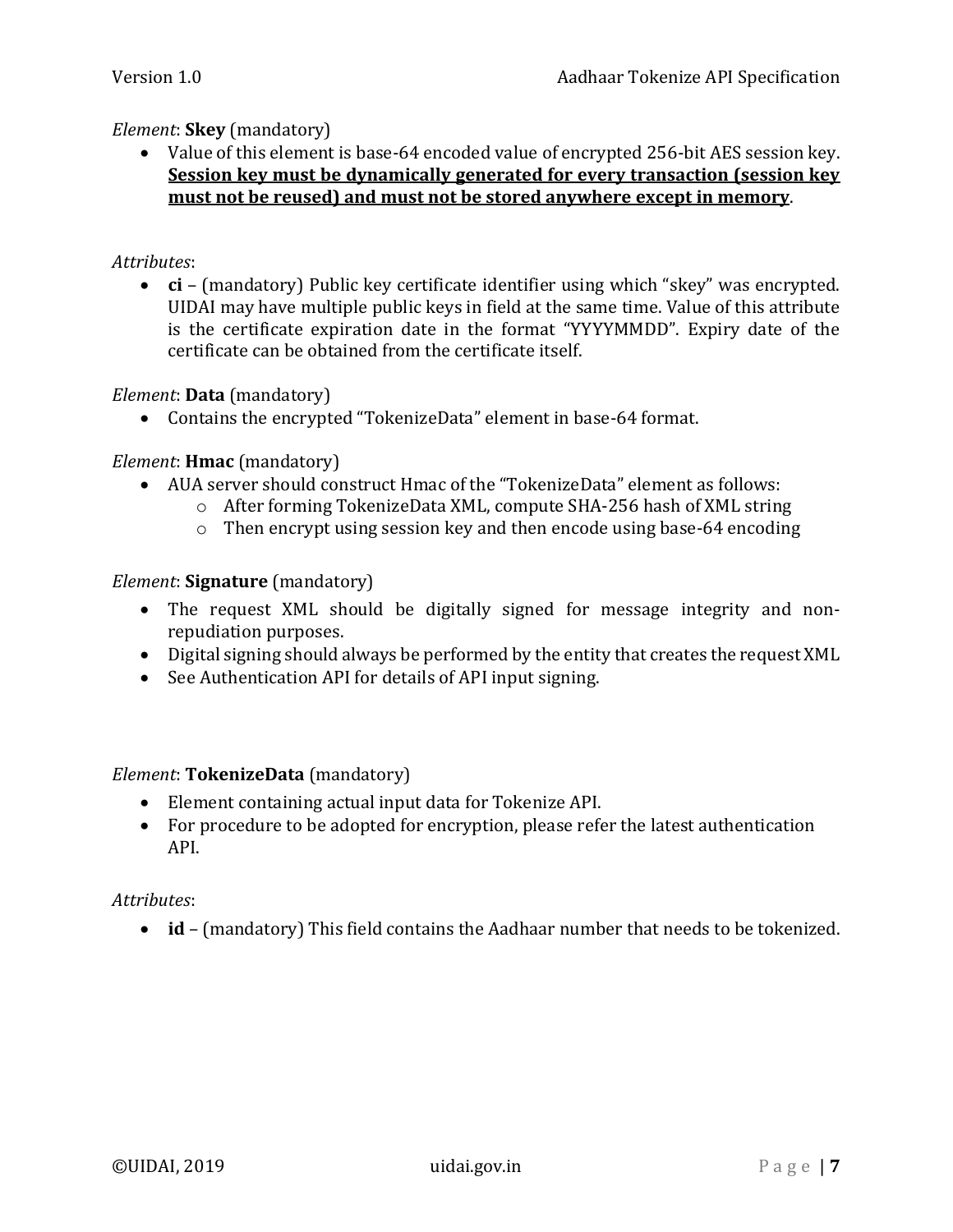# <span id="page-7-0"></span>**2.4 Tokenize API: Response Data Format**

#### Response XML is as follows:

```
<TokenizeRes ret="y|n" code="" txn="" err="" ts="" eKycFlag="">
    <Skey ci="">encrypted and encoded session key</Skey>
    <Hmac>SHA-256 Hash of data block, encrypted and then encoded</Hmac>
    <Data>encrypted TokenData element</Data>
    <Signature>Digital signature of UIDAI</Signature>
</TokenizeRes>
```
Data element contains encrypted (if it contain eKYC, ie eKycFlag is "Y"), TokenData element which is given below:

```
<TokenData id="">
     Base-64 encoded eKYC 2.5 XML which was part of input, after 
tokenization
</TokenData>
```
### <span id="page-7-1"></span>**2.4.1 Element Details**

#### *Element*: **TokenizeRes**

*Attributes*:

- **ret** this is the main Tokenize response. It is either "y" or "n".
- **code**  unique alphanumeric "Tokenize response" code having maximum length 40. If the input is "not" processed due to errors such as decryption, wrong hmac value, etc., a value of "NA" will be returned. But, due to some transmission errors or changes in deployments, if code is returned as "NA", AUAs may retry the transaction and if it continues to fail, may report to UIDAI technical support.
- **txn**  Authenticator specific transaction identifier. This is exactly the same value that is sent within the request.
- **ts**  Timestamp when the response is generated. This is of type XSD dateTime.
- **eKycFlag** (mandatory) This field contains either "Y" or "N". This will be set to "Y" if input contained an eKYC XML that has been tokenized.
	- o If flag is "Y" then tokenized eKYC 2.5 XML is returned in base-64 encoded form as the value of TokenizeData element which is encrypted. In this case Skey and Dat elements also will be present in the response.
	- o If this flag is "N", then no eKYC data or skey/hmac will be available. In this case TokenData element will only contain unencrypted "id" attribute
	- o Response eKYC XML will be of the same format as in eKYC API version 2.5.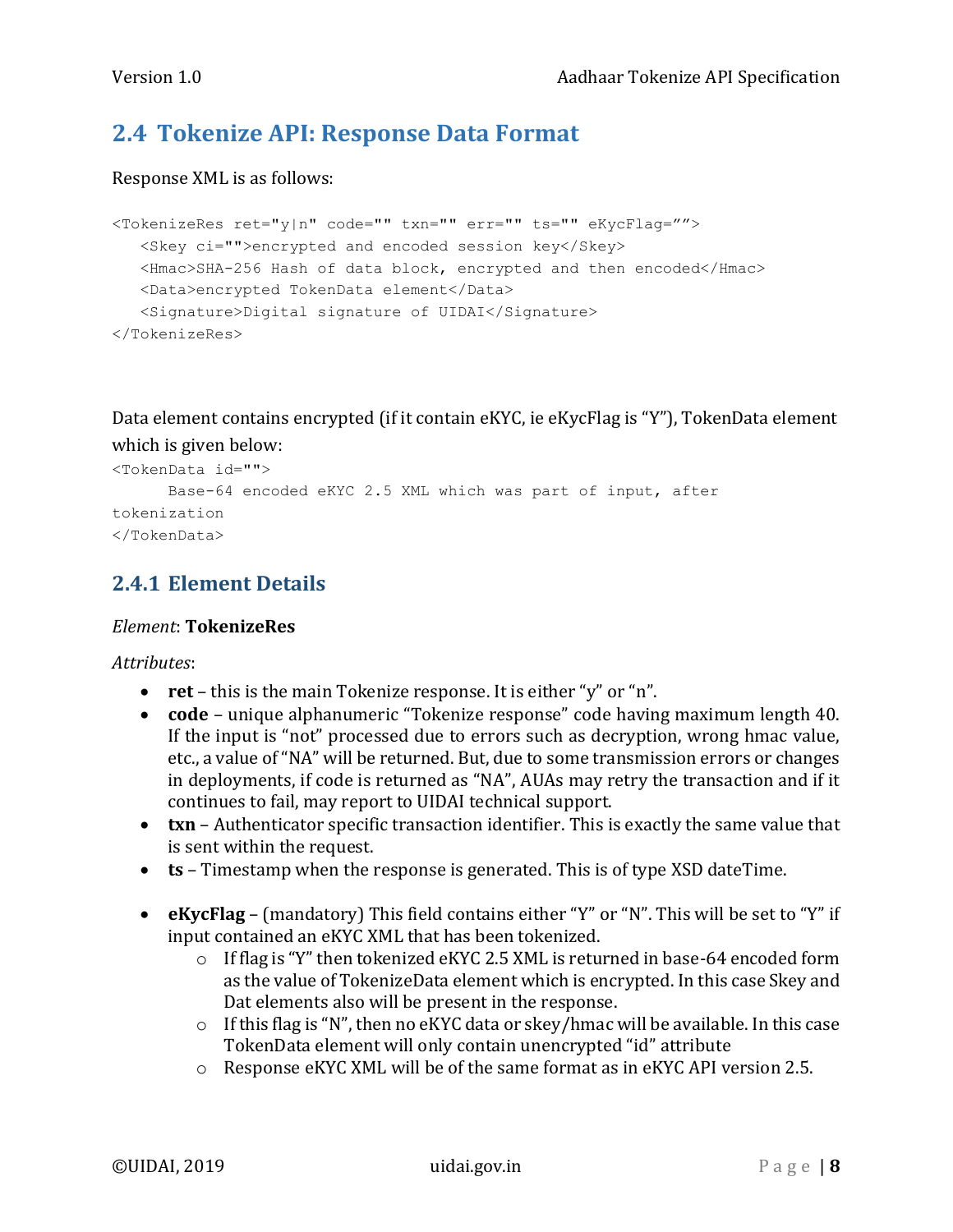- **err**  Failure error code. If tokenisation fails ("ret" attribute value is "n"), this attribute provides any of the following codes:
	- o **"T100"**  Invalid value (Aadhaar number) in 'id' attribute

o **"T200" -** The aadhaar number in 'id'(Aadhaar number) and inside eKYC XML must be the same.

- O **"T500" –** Invalid encryption of session key.
- O **"T501"**  Invalid certificate identifier in "ci" attribute of "Skey".
- o **"T502"**  Invalid encryption of TokenizeData.
- o **"T503"**  Invalid encryption of Hmac.
- o "**T510"**  Invalid Tokenize API XML format.

o **"T542"** – AUA not authorized for ASA. This error will be returned if AUA and ASA do not have linking in the portal.

o **"T561"** – Expired Request (value specified in Tokenize element "ts" is older than CIDR time beyond acceptable threshold).

o **"T562"** – Timestamp value is future time (value specified in "ts" is ahead of CIDR time beyond acceptable threshold).

o **"T563"** – Duplicate request (this error occurs when exactly same Tokenize request was re-sent by AUA).

- o **"T564"**  HMAC Validation failed.
- o **"T565"**  AUA license has expired.
- o **"T566"**  Invalid non-decryptable license key.

o **"T569"** – Digital signature verification failed (means that Tokenize request XML was modified after it was signed).

o **"T570"** – Invalid key info in digital signature (this means that certificate used for signing the tokenization request is not valid – it is either expired or does not belong to the AUA or is not created by a well-known Certification Authority).

- o **"T930 to T939"**  Technical error that are internal to CIDR.
- o **"T940"**  Unauthorized ASA channel.
- o **"T941"**  Unspecified ASA channel.
- o **"T999"**  Unknown error.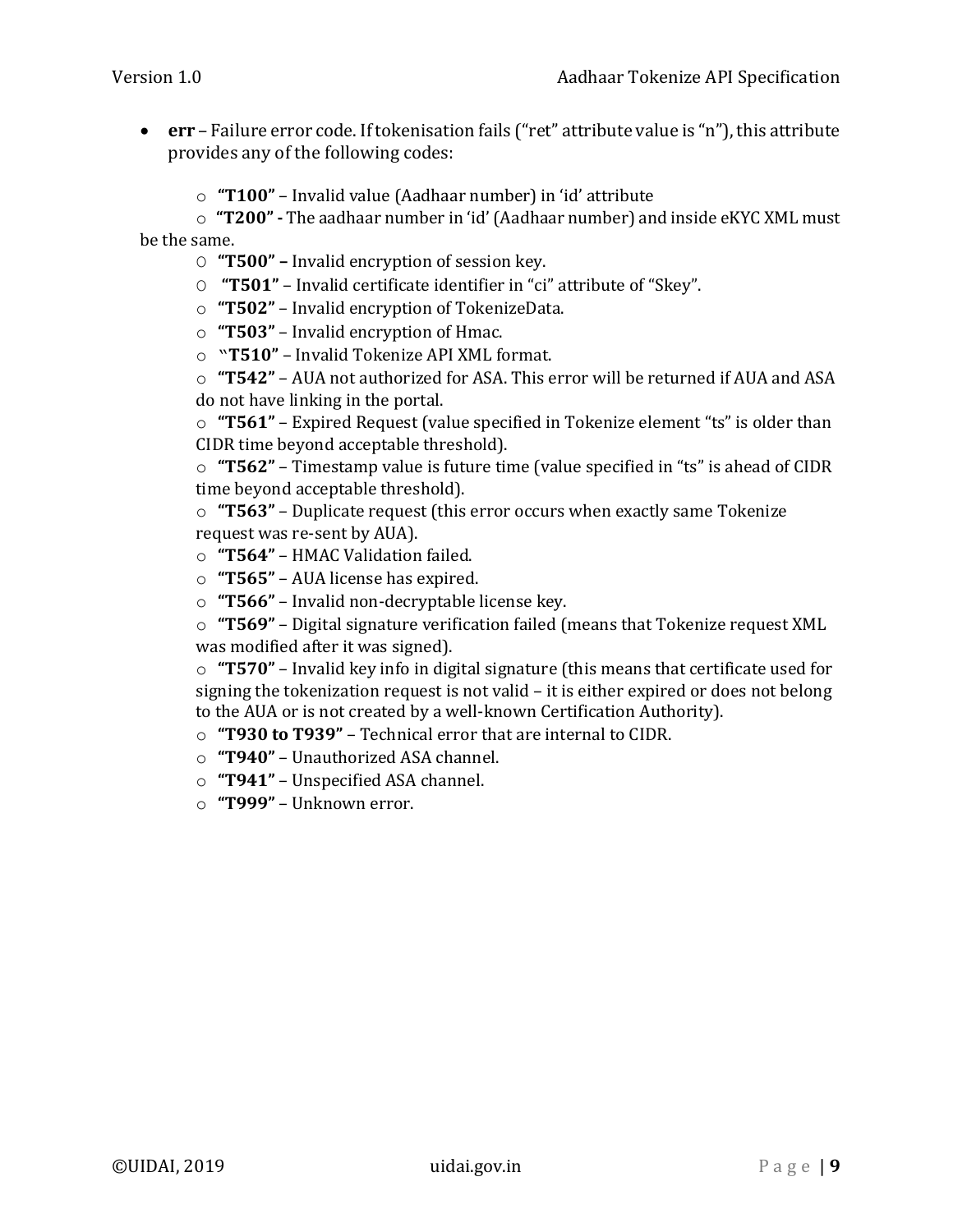#### *Element*: **Skey** (optional)

- If there is some eKYC data to return (ie if eKycFlag is "Y"), then this element will be present in output (i.e. if only token need to be returned, this element will be missing).
- Value of this element if present, is base-64 encoded value of encrypted (**using KUA public key** ) 256-bit AES session key.

#### *Attributes*:

 **ci** – (optional) Public key certificate identifier using which "skey" was encrypted. Value of this attribute is the agency certificate expiration date in the format "YYYYMMDD". If not present, caller should assume that latest public key is used.

#### *Element*: **Data** (optional)

- If there is some data to return, then this element will be present in output.
- Contains the "TokenizeData" element either encrypted or unencrypted depending on presence of eKYC data in base-64 format.

#### *Element*: **Hmac** (optional)

- If there is some ekyc data to return (ie if eKycFlag is "Y"),, then this element will be present in output.
- UIDAI server constructs Hmac of the "TokenizeData" element as follows:
	- o After forming TokenizeData XML, compute SHA-256 hash of XML string
	- o Then encrypt using session key and then encode using base-64 encoding

#### *Element*: **Signature** (mandatory)

• The response XML is digitally signed by UIDAI server.

#### *Element*: **TokenData** (optional)

 Element containing actual output data for Token API. Have base64 encoded encrypted ekyc data along with "id", if eKycFlag is set to "Y". Else contain only unencrypted "id" attribute.

#### *Attributes*:

**id** – (mandatory) This field contains the UID token corresponding to the Aadhaar number in the input.